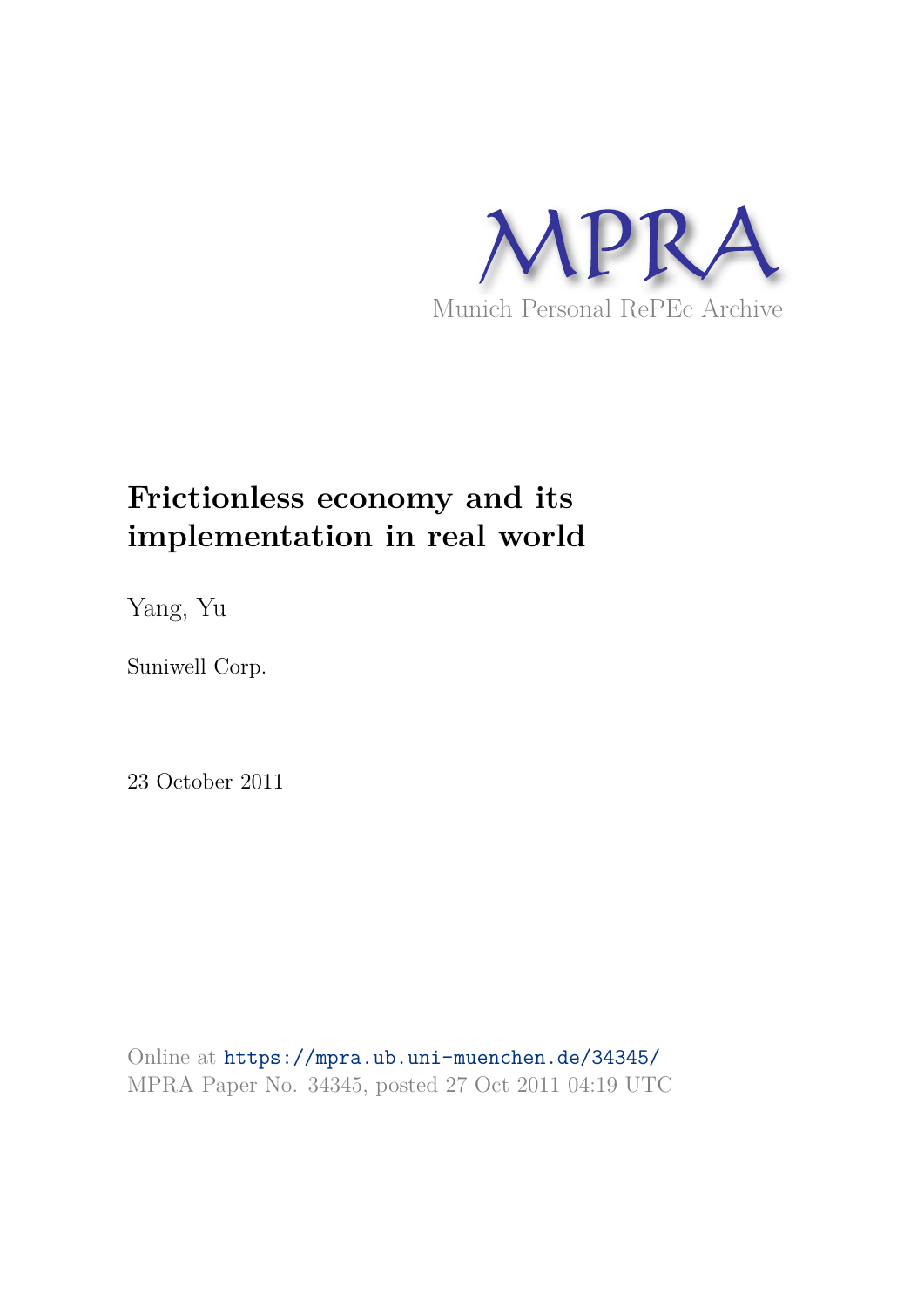# **Frictionless Economy and Its Implementation in Real World**

#### **Abstract**

Frictionless economy is the new concept emerged from late  $90s<sup>1</sup>$ . Its core idea is to remove the time both suppliers and customers spend on the trial and error on the price. So the markets always perform on the equilibriums. So markets can work in the perfect efficiency. But due to the various reasons, frictionless economy is rarely seen in the real world. The most common reason is lack of information. In last decade, the rise of internet and wide uses of IT technologies within businesses made the collection of information to be easier. Such trend renews people's interesting on the frictionless economy. In this paper, we examine how exactly frictionless economy works and various reasons to prevent it to happen. We also suggest several solutions allow people to implement the frictionless economy in the real world if the only reason prevent them to have it is lack of information.

**Keywords:** frictionless economy, equilibrium, perfect efficiency, online surveys, single item auction, selling data analysis, local equilibrium and global equilibrium.

# 1. Introduction

In classical supply and demand theorem, when amount of supply and demand does not match with each other, then both suppliers and customers need to make adjustments, so market can reach equilibrium. Such adjustments usually take time. In real market, such time can range from few weeks to one year. The Figure 1 shows typical adjustments in a market. At beginning, customers are at point A. The suppliers are at point B. So there is an oversupply in the market. So suppliers need to cut the price. So there will be more customers to buy the products. In the real market, one price drop usually does not solve the oversupply. So instead reaching equilibrium point C, both suppliers and customers should only move to some point in right of C. It may need suppliers to make several price drops before market reach equilibrium.

# Figure 1

 $\mathbf{1}$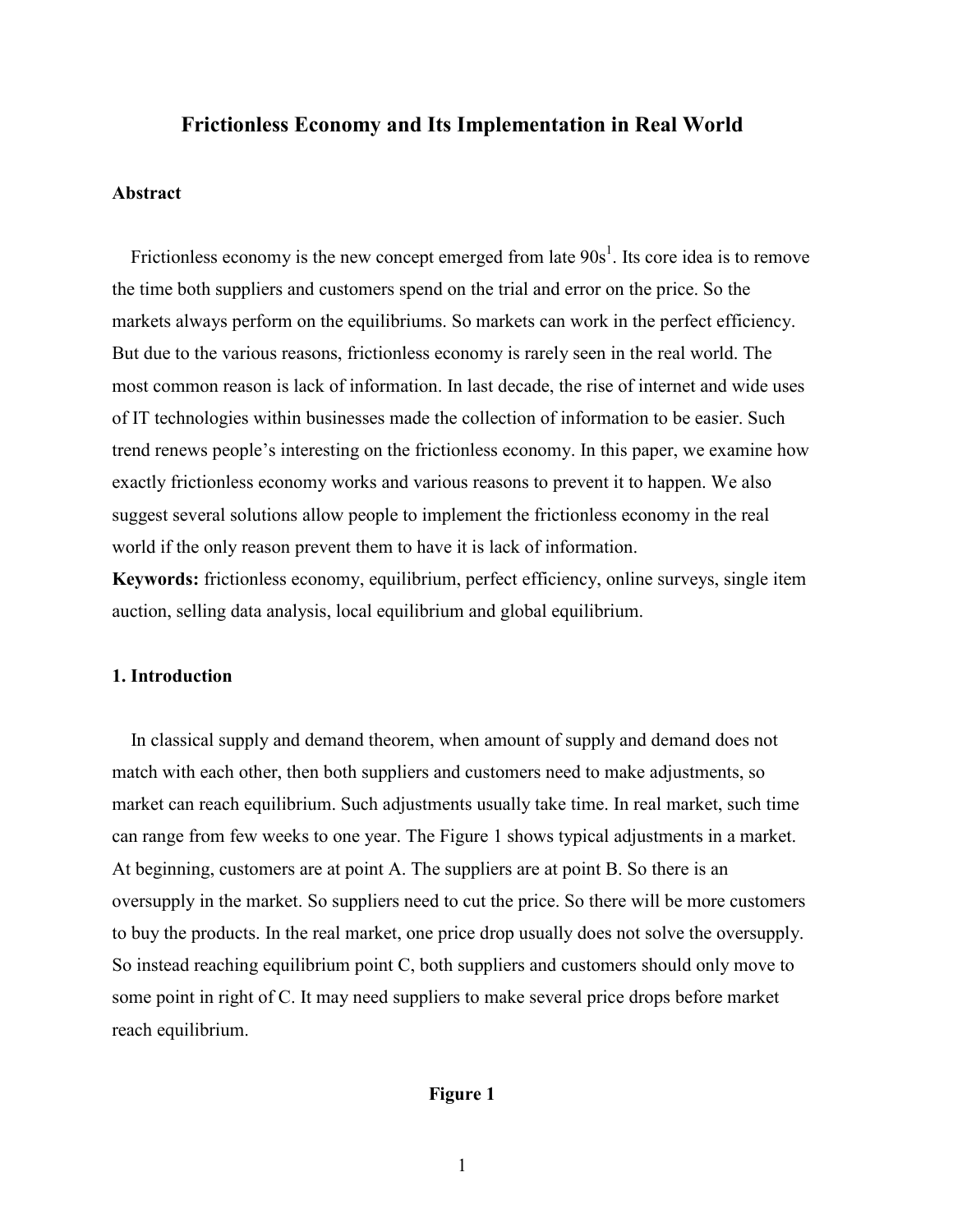

#### 2. How frictionless economy works

Beside time spent by both suppliers and customers on trial and error, there are costs<sup>2</sup> associated with such adjustments, for example, customers pay higher prices on products than the ones they should pay. In the other hand, suppliers may sell products on a lower price than one they should sell. So letting both supplier and customers to take time to make adjustments before reaching equilibrium is not efficient way of running market. In order to let market run efficiently, it is good to remove time for such adjustments. For example, the night before a company release a product, it invites all potential customers to participate an online survey. From that survey, the company is able to get a supply and demand graph which contains the equilibrium point. Equilibrium point is the most important information on that graph. How both suppliers and customers reach that equilibrium point is less important. So company keep the equilibrium point while remove all other part of graph. See Figure 2.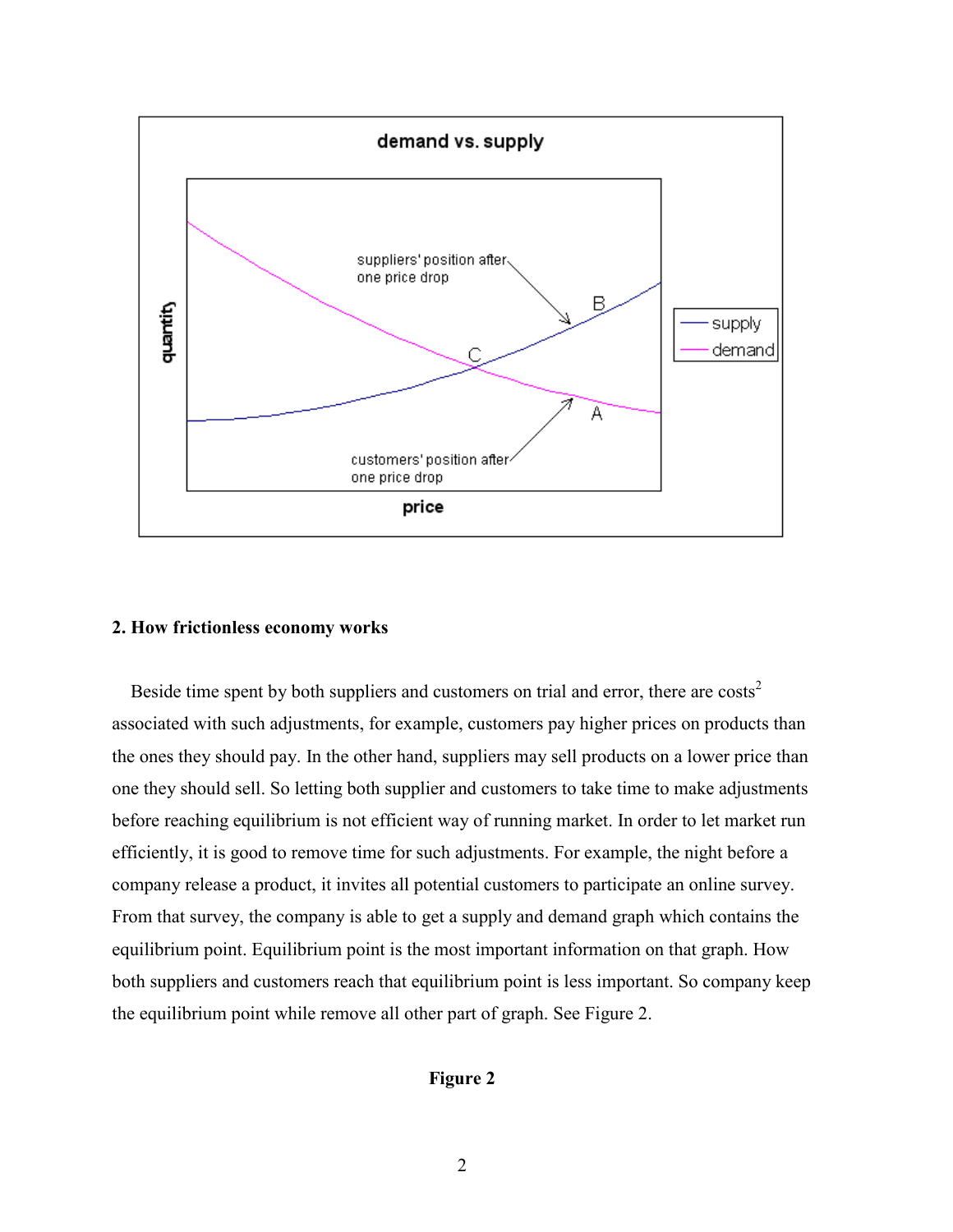

The above graph look unrealistic simple, but it shows what really matters to market. In the next day, the company just uses the price in the equilibrium to sell the products. All products will be sold out and no customer is unable to purchase the product.

In classical supply and demand theorem, when there is a shift in either supply or demand curve, then both suppliers and customers need to make adjustments, so market can reach new equilibrium. Such adjustments also take time. The Figure 3 shows typical adjustments in a market for this situation. At beginning, the market is in the equilibrium point C1. If there is a shift in the supply curve due to the reason such as "oil shock", then immediately after the shift, customers are still in C1 but suppliers fall to point B. So there is a shortage occur in the market. So suppliers take this advantage and increase the price. In the real market, suppliers usually take the trial and error approach when they are increasing the price since there is always a risk for overshooting the price. So they are likely to raise the price step by step. For first price increase, instead reaching new equilibrium point C2, both suppliers and customers should only move to some point before C2. It may need suppliers to increase price several times before market reach new equilibrium.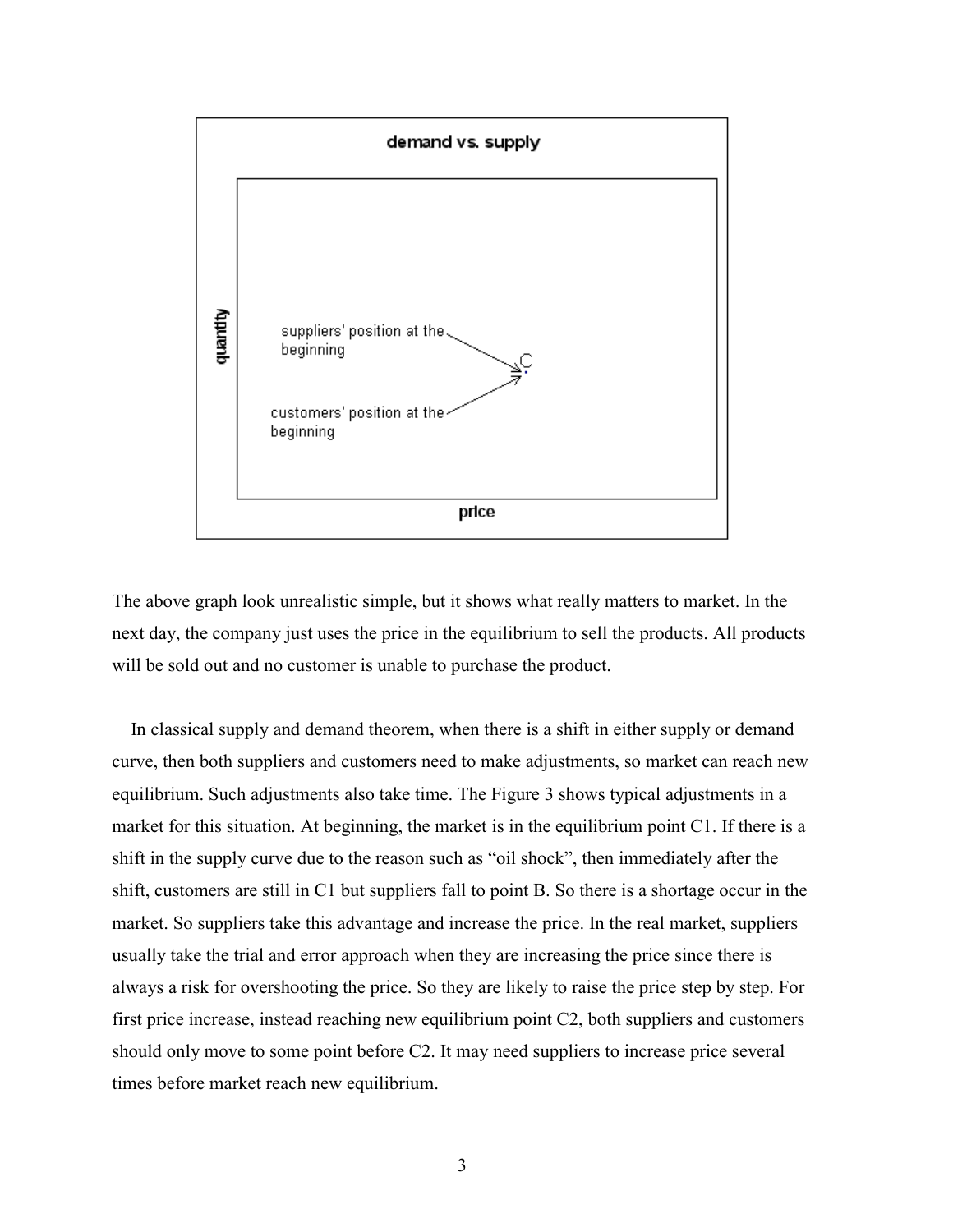Figure 3



So letting both suppliers and customers to take time to make adjustments before reaching new equilibrium is not efficient way to handle curve shift. In order to let market running efficiently, it is good to remove time for such adjustment. For example, immediately after the shift, suppliers invite all potential customers to participate an online survey. From that survey, the company is able to get a new supply and demand graph which contains the new equilibrium point. New equilibrium point is the most important information on that graph. How both suppliers and customers reach that new equilibrium point is less important. So company keep the equilibrium point while remove all other part of graph. See Figure 4 (note, the old equilibrium point is still marked in order to show what will happen to the frictionless market before and after the "oil shock".)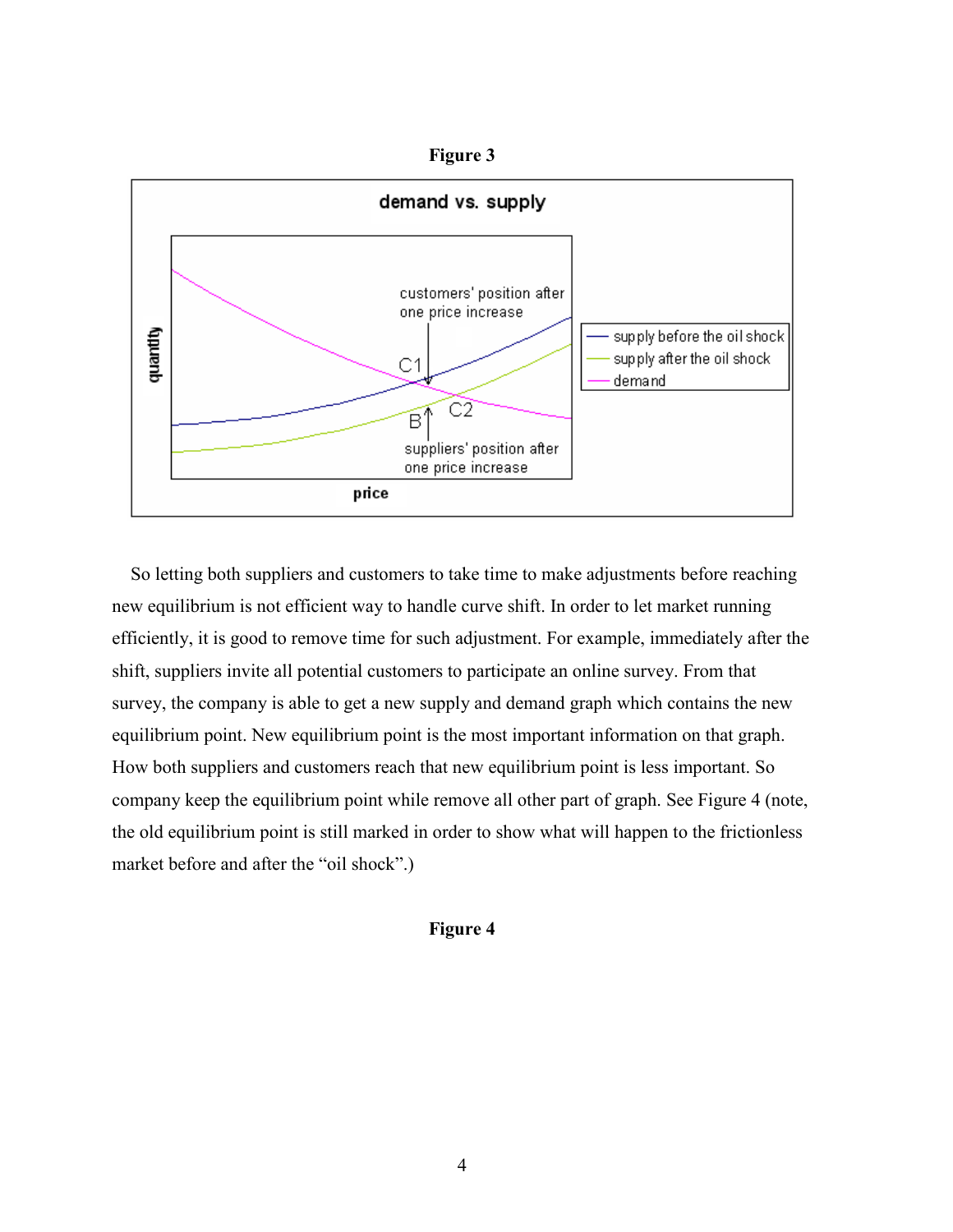

Again the above graph looks unrealistic simple. In the next day, the suppliers just use the price in the new equilibrium point to sell the products. All products will be sold out and no customer is unable to purchase the product.

# 3. The reasons that prevent the frictionless market to happen

In the real world, it is very rare for a market to become frictionless. There are several reasons that prevent the frictionless market to happen.

# 2.1 Unable to find all information needed<sup>3</sup>

This is the most common reason that prevents market to become frictionless. Suppliers usually do not share the information on how many product they want to sell for a particular price. Thus no one can generate an aggregated supply curve. For the customer, they are thousands times more than suppliers. So it will be more difficult to generate an aggregated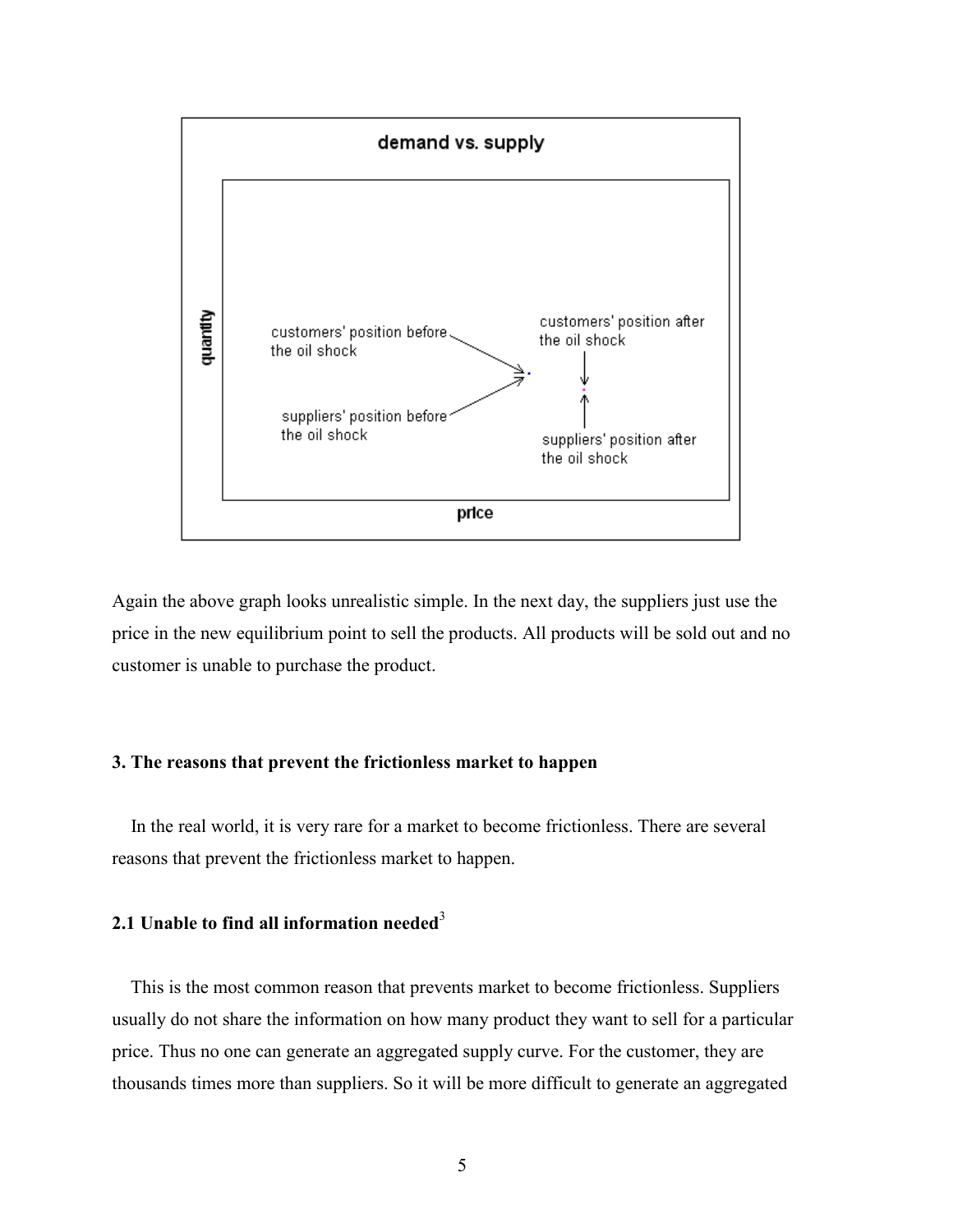demand curve. Since there is no way to generate an aggregated supply curve the demand curve. So it is impossible to determine the equilibrium point.

#### 2.2 Lack capacities to reach the equilibrium position

Sometimes, a company may underestimate the popularity of a product. They do not make enough products for initial shipment. And initial shipment was sold out very quickly. When they try to make the second shipment, it takes time to wait the component suppliers to supply the components they need. The waiting time can range from weeks to months. During this time, the price will be the same as the one for the initial shipment.

# 2.3 The distance between buyer and seller<sup>4</sup>

In some cases, the seller simply can not sell their products and services to buyer. For example, every year, United States allows nurses in other country to work in their hospitals. Between the hospitals of United States and the nurses of a foreign country, there is supply and demand curve. There is an equilibrium point on the curve. The problem is that US government imposes the quota on the number of nurses that foreign country can enter US. So that foreign country simply can not provide enough nurses who match to the number specified at the equilibrium due to this restriction.

## 3. How to implement frictionless economy in the real world

Due to above reasons, it is very rare for a market to become frictionless. If the reasons for a market not to reach equilibrium are No 2 or 3, the solutions are usually not easy. But if the reason for a market not to reach equilibrium is just No 1, then the solutions can be easy. These solutions do not let a market to be absolutely frictionless, but they will let the market to be very closer to frictionless. There are three possible solutions to let a market to be closer to frictionless if only reason No 1 prevents it to happen.

# 3.1 Uses surveys to determine equilibrium price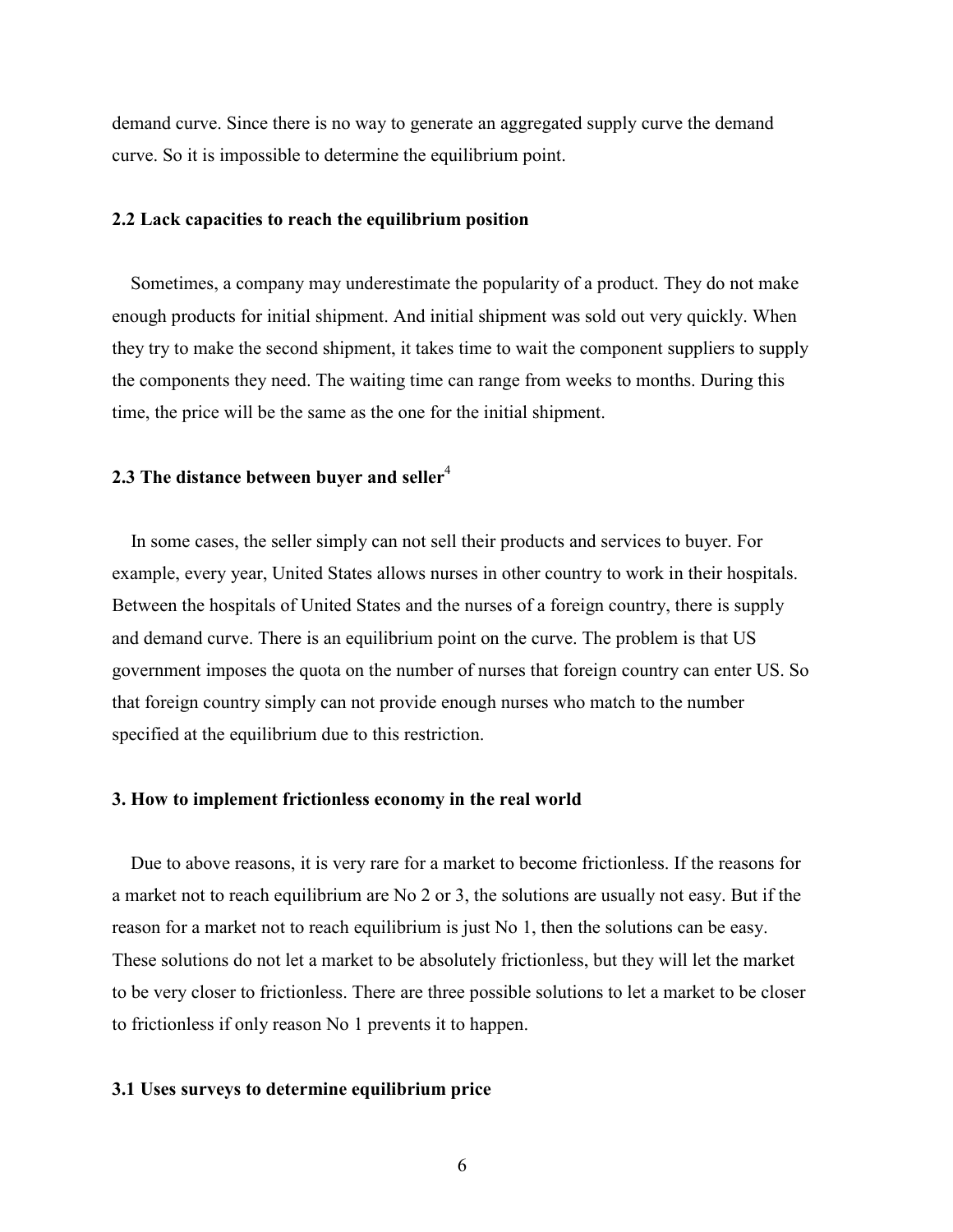Many companies usually use surveys to determine equilibrium price for their products. These surveys can be done before release of product or during the middle of product release. The surveys can be done either online or offline. The surveys usually contains the questions such as if the price of this product is X, how many items do you want to buy or if the price of this product is X, will you buy this product. If a person's answers to these questions are greater than 0 or yes, he or she will be asked same questions again with a higher price of X. The questions are repeated until the person gives answer 0 or no. Then company who makes this survey summarize the demand of people for each price level for this product, then convert the result into the percentage, that is, what percentage of people want to buy this product for each price level. Then based on the population of the market they want to release the product and the percentage of people want to buy this product for each price level, they can construct the demand curve for their product which shows the number of people want to buy this product for each price level by multiplying population with percentage. Since they have supply curve in their hand, then they should be able to construct the supply and demand graph for their product and determine the equilibrium price.

# 3.2 Let bidders to show the highest prices during the single item auction<sup>5</sup>

For the single item auction, the supplier, who is the owner of item, usually has a minimum price for his or her item. The owner can sell the item for any price equal or greater than the minimum price. For demanders, they keep bidding on the item until some one come out a price which only that person want to pay. So the typical supply and demand graph for the single item auction can be: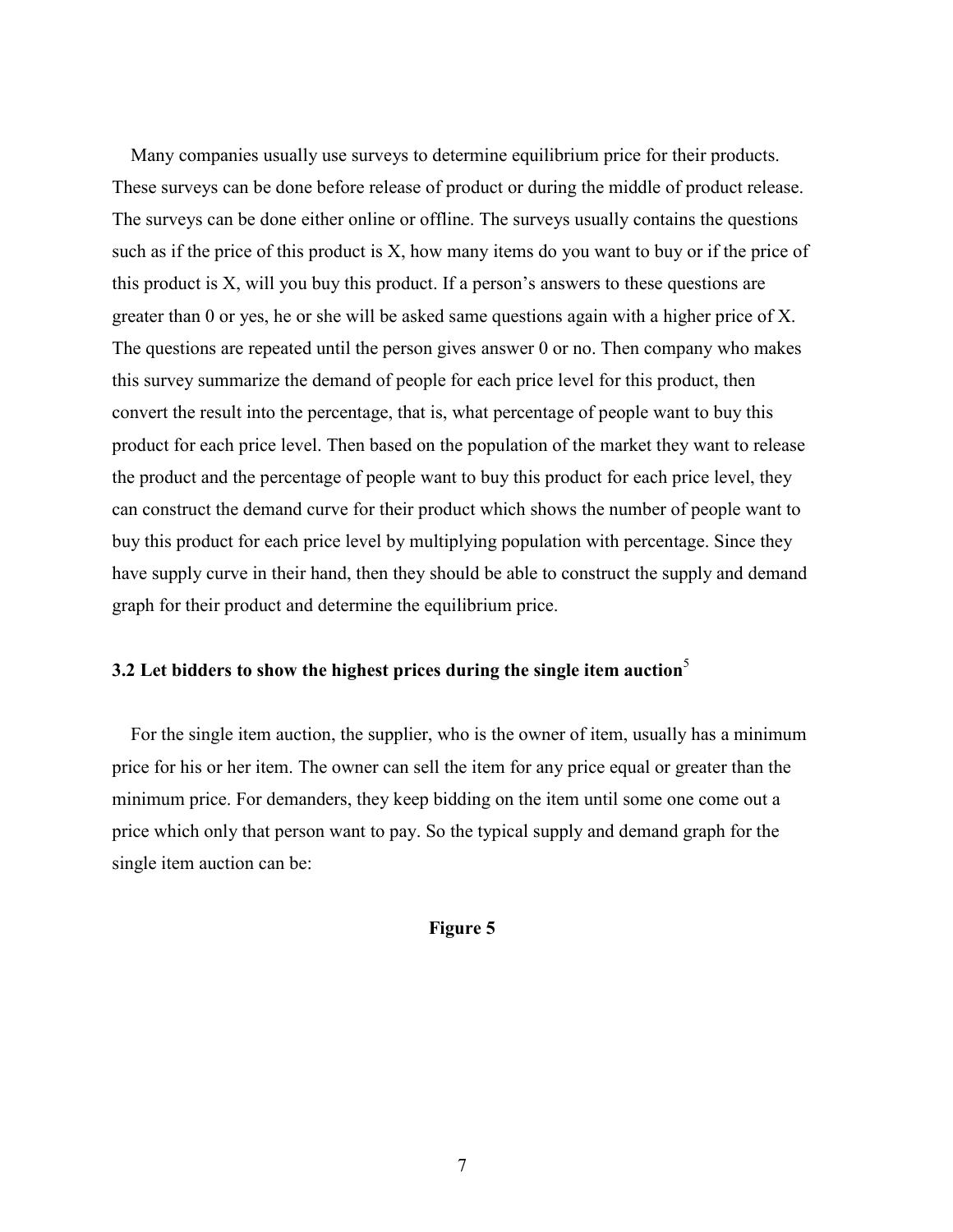

From the graph, you can see that equilibrium price can fall anywhere above the minimum price which supplier wants for his or her item. So from the view point of supplier, the equilibrium price does not have any specialty. But from the view point of demanders, the equilibrium price must be the highest price they can afford. So in order to determine the equilibrium price in the single item auction, just letting bidders to show the highest price they want to pay. The highest price among these highest prices should be very closer to the equilibrium price. In real market, some bidders may change mind and decide to increase his or her highest price to overtake the current highest price. But after two or three rounds, then there usually no one decide to increase his or her highest price to overtake the current highest price. The market reaches equilibrium very fast, so the market is frictionless.

### 3.3 Collects sales data

For the small shops in the city, doing an online survey to determine the equilibrium price of a product is too costly for them. A good practical way to determine the equilibrium price for a product is to collect the selling data on that product for consecutive days after the product is put on the shelf. The number of days should not be long since we want to know the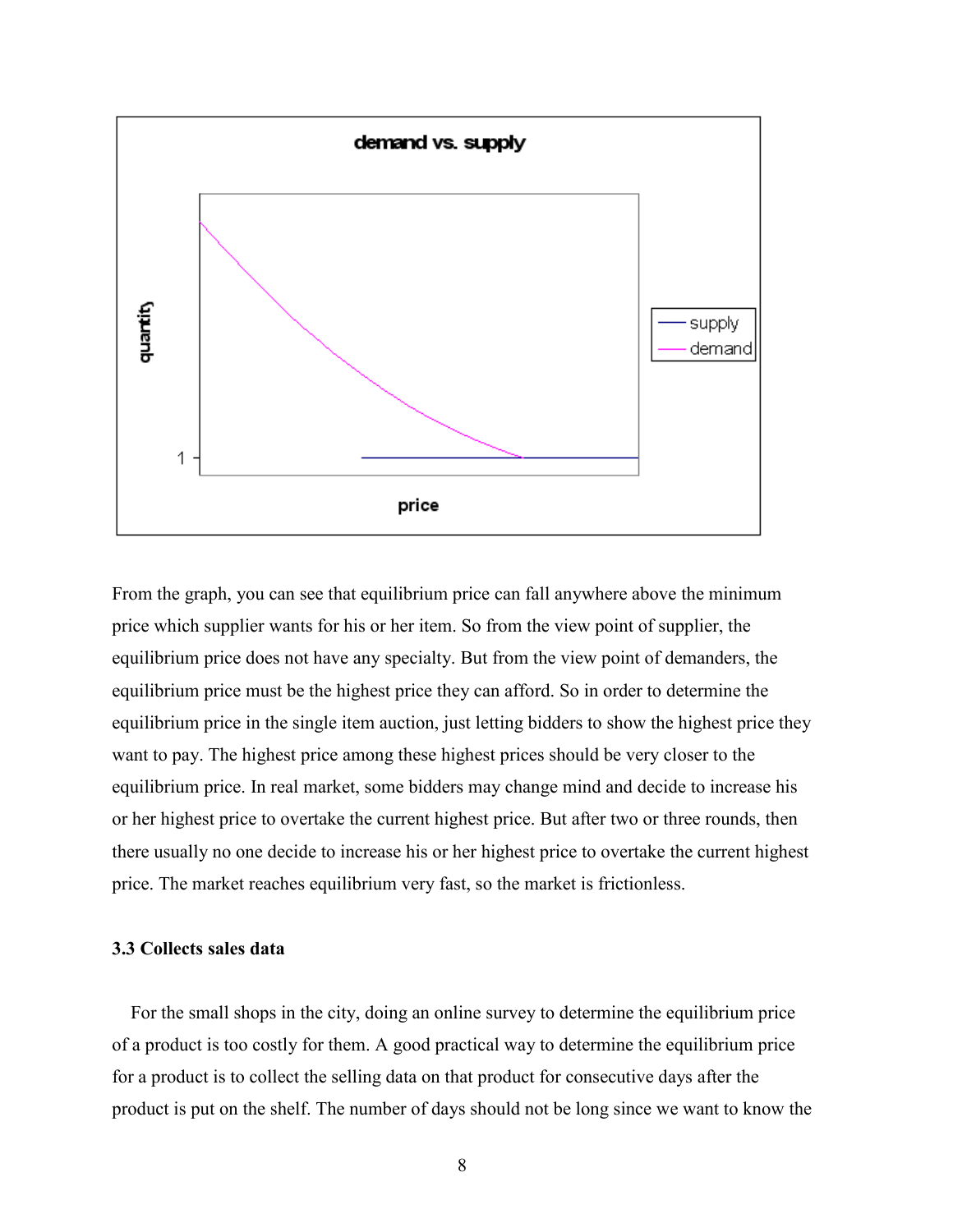equilibrium price fast and sell the product at the equilibrium price. The maximum length should be about 5 days. Each day, the price of product has a small increment or decrement over the yesterday's price. The rule to do decide whether it is an increment or decrement is simple. If the number of purchases of yesterday is great or equal to the number of purchases of the day before yesterday, then it is an increment. Otherwise, it is a decrement. The amount of increment or decrement can be varied and does not have to be same. When deciding the amount of decrement of increment, there are two things need to consider. First, the amount has to be small. Second, the resultant price should not repeat the price of a previous day. The store then records the selling volume for that particular price. After collecting these data, then store can construct a demand curve for this product by interpolate them. The linear fit is the easiest and safest approach. The easiest linear fit method is Ordinary Least Square. For example, the followings are the selling data of a store collected for product A within 5 days of period.

| Day | Price | Purchase |
|-----|-------|----------|
| 1   | 15    | 39       |
| 2   | 15.25 | 39       |
| 3   | 15.5  | 36       |
| 4   | 15.4  | 37       |
| 5   | 15.45 | 38       |

To apply Ordinary Least Square, we set up the following three matrices.

|       | 15      |                  |    |
|-------|---------|------------------|----|
|       | 15.25   | $\mathbf{c}_0$   | 39 |
| $X =$ | 15.5    | $\phi :=$<br>y ≔ | 36 |
|       | 15.4    | $\mathbf{c}_1$   | 37 |
|       | 15.45 ) |                  |    |

The second column of matrix  $X$  is the prices of 5 days. The matrix  $c$  is the unknown coefficients we need to solve in order to get the linear function we need for linear fit. The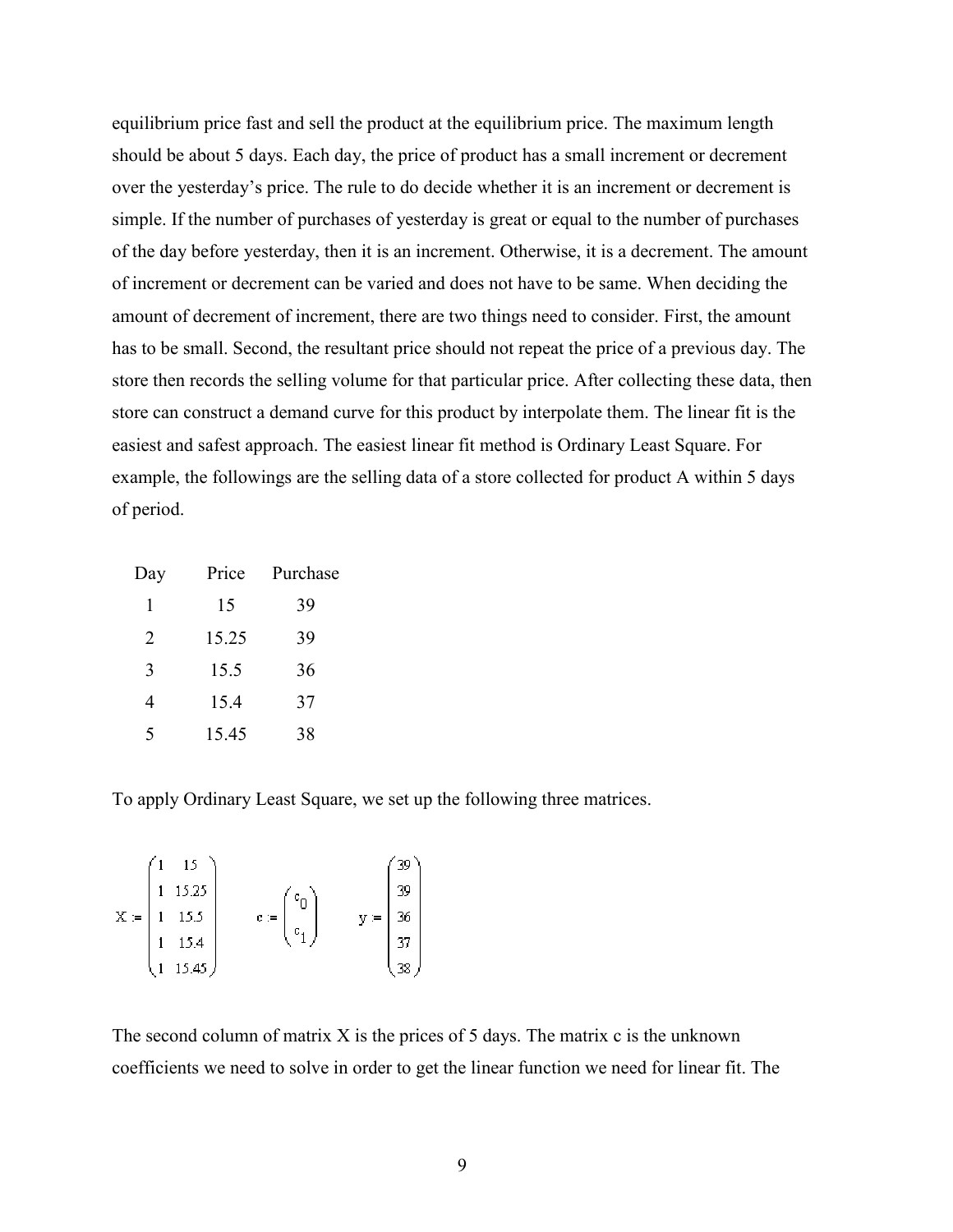matrix y is the numbers of purchases of 5 days. Then we set up the equation is  $Xc=y$  which is:

$$
\begin{pmatrix} 1 & 15 \ 1 & 15.25 \ 1 & 15.5 \ 1 & 15.4 \end{pmatrix} \begin{pmatrix} c_0 \ c_1 \end{pmatrix} = \begin{pmatrix} 39 \ 39 \ 36 \ 37 \ 38 \end{pmatrix}
$$

Then we multiply both sides by  $X^T$ , we get  $X^T X e = X^T Y$ . The result equation is

$$
\begin{pmatrix} 5 & 76.6 \ 76.6 & 1.174 \times 10^3 \end{pmatrix} \cdot \begin{pmatrix} c_0 \ c_1 \end{pmatrix} = \begin{pmatrix} 189 \ 2.895 \times 10^3 \end{pmatrix}
$$

Solve the above equation, we get  $c_0$ =115.81 and  $c_1$ =-5.092. So the linear function is  $y=115.81-5.092x$  which represents the demand curve.

To construct the supply curve, we also use the easiest approach which is the other linear function. First, the store needs to determine the minimum price they can sell the product A and how many items they want to supply for this price. Second, the store needs to determine the maximum price they can sell the product A and how many items they want to supply for this price. The linear function we construct should contain two points which are (minprice, minsupply) and (maxprice, maxsupply). Constructing these two points from these two points are straightforward. For example, the store can sell the product A at the minimum price of 12.5. At this price, they want to supply 30 items. And the store can sell the product A at the maximum price of 17.5. At this price, they want to supply 45 items. So  $c_0$  of the linear function we are going to construct should have a slope  $(45-30)/(17.5-12.5)=3$  which is  $c_0$ . And  $c_1$  should be 30-12.5\*3=-7.5. So the linear equation represent the y=-7.5+3x. The Figure 6 displays both supply curve and demand curve.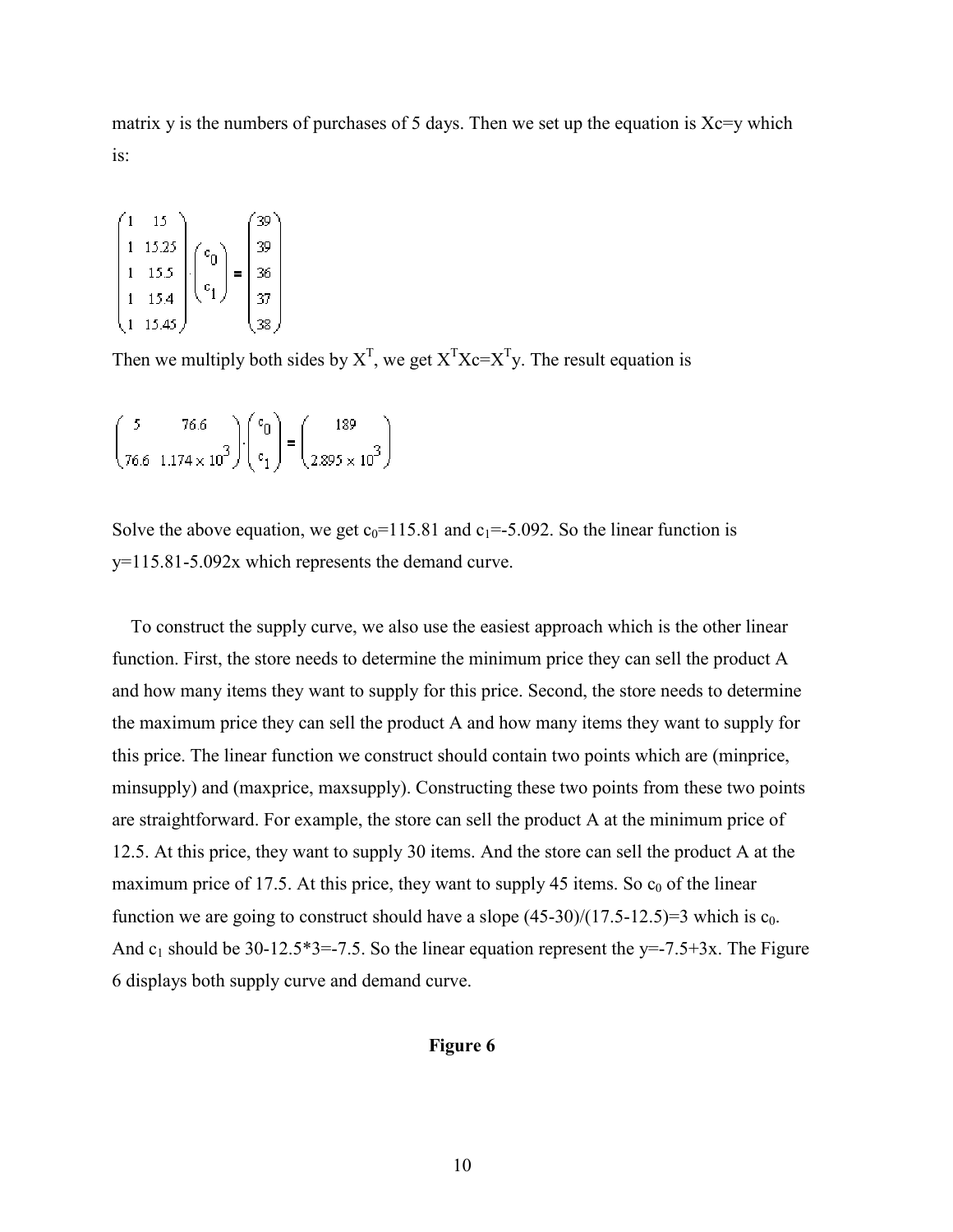

To find the equilibrium price, we just need to solve the equation  $115.81 - 5.092x = -7.5 + 3x$ . The x is 15.238. Or the equilibrium price is \$15.238. To make the price we put on the shelf to be attractive, we choose \$15.23. At this price, the store should supply  $-7.5+3*15.23=38.19$ items or 38 items. In case that the equilibrium price do not fall between the minimum price or maximum price, it means that store made incorrect evaluations on minimum price, minimum supply amount, maximum price, or maximum supply demand. One of these values or more are just way off from what the selling data collected by store may suggest. So in this case, the store needs to revaluate these values, then find the linear equation of supply curve and equilibrium price again. The equilibrium price found by this store should be called **local** equilibrium which is the price in which demand of customers visiting this store is equal to supply of this store. If we find the enough local equilibriums, e.g., all stores of Unites States, then we find the average of these local equilibriums. Then result should be very close to the global equilibrium which is the price in which demand of customers in overall market is equal to supply of overall market. In most cases, the global equilibrium has little significance to the local stores. Because what they face are just local markets, so only local equilibriums